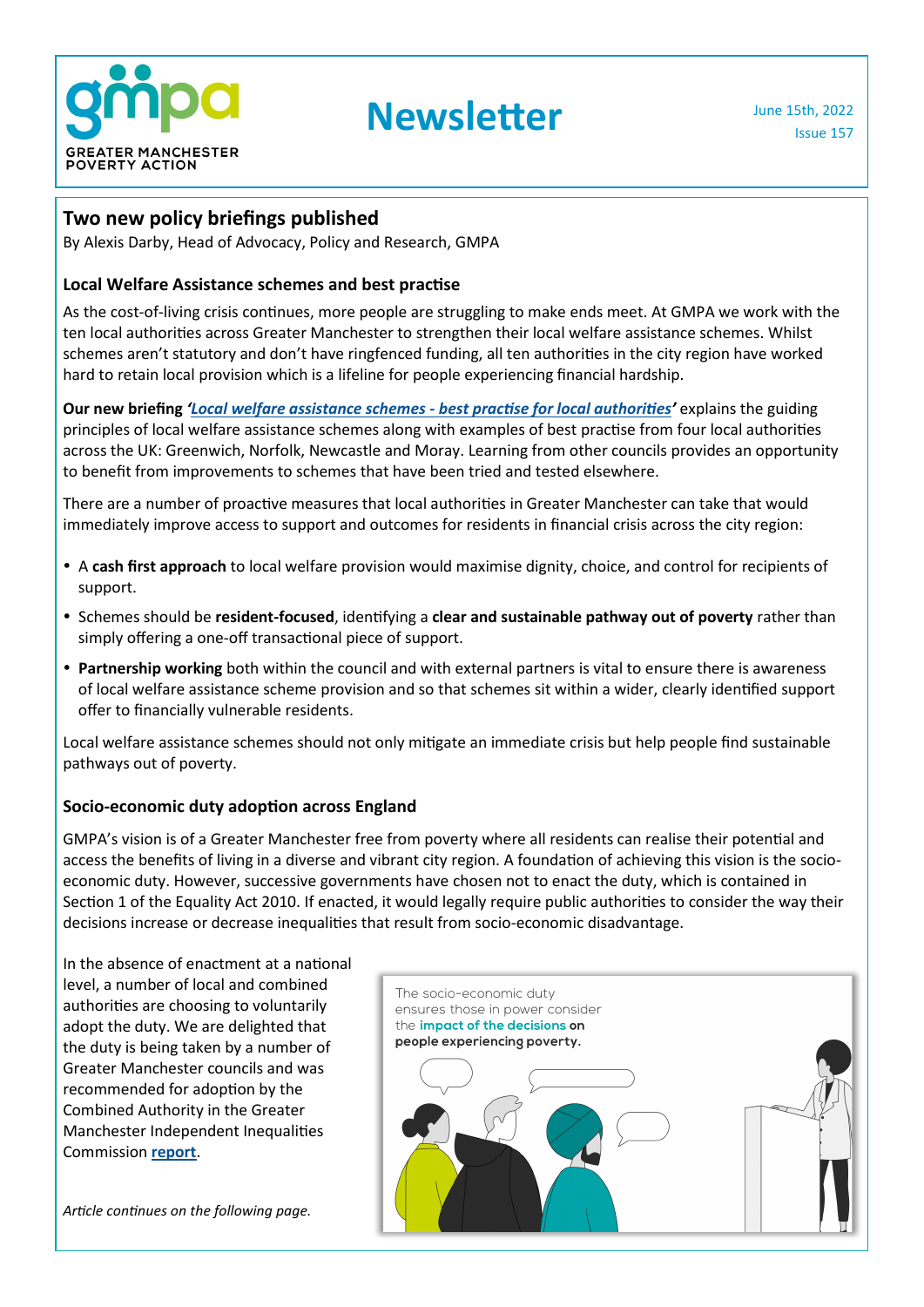#### **Front page article continued**

**Our new briefing '***[The current scale of the socio](https://www.gmpovertyaction.org/wp-content/uploads/2022/06/SED-findings-briefing-FINAL-DRAFT-002.pdf)-economic duty in England***'** sets out the scale of voluntary adoption of the socio-economic duty by local authorities in England, based on data from Freedom of Information requests GMPA submitted. We've seen an increased level of interest in the duty from local authorities over the last twelve months with 39 Councils in England now having formally adopted the duty. Our data shows that six out of

nine regions have a high percentage of councils considering socio-economic status within all equality impact assessments and equality frameworks. It's great to see so many working in the spirit of the duty ahead of (hopefully) adopting it. At GMPA we offer guidance for local authorities and other public bodies on ways they can ensure implementation is done in a way that has maximum impact. You can read our practical guide for implementing the duty **[here](https://www.gmpovertyaction.org/wp-content/uploads/2021/06/Socio-Economic-Duty-Guide-v6.pdf)**.

We hope you find our briefings useful. At GMPA we work to support local authorities, the Combined Authority and other public bodies on actions, programmes and policy interventions they can take to reduce and prevent poverty across the city region.



Alexis Darby

# **Money Advice Referral Tool update**

By Jon Sands, Programme Officer

The high level of inflation on essential goods and services is forcing more and more people into a financial crisis that can leave them facing impossible choices on what expenditure to cut back on. GMPA believes that the most effective way to address this locally is to that people are given access to relevant advice and support that can help maximise their income. For example, in Greater Manchester alone approximately 36,000 qualifying households are not claiming pension credit that would give them an additional average of around £1,950 a year, often because people are simply unaware they are eligible for it.



However, for many frontline organisations helping people dealing with poverty, information on where to refer people for appropriate support and advice is not always easy to find. The Money Advice Referral Tool (MART) aims to help these organisations by simplifying the process and putting the key information at their fingertips.

MART has already been piloted in Tameside and Oldham and has been positively received.

GMPA is continuing to work with these areas to develop the MART further, and to expand the number of organisations using the tool. Funding from the Trussell Trust is allowing us both to continue to work with the pilot areas and to develop the MART elsewhere.

Building on the experience from these pilots, borough specific versions of the Money Advice Referral Tool are now beginning to be developed in four more areas of Greater Manchester – Wigan, Bury, Trafford and Manchester. Partnerships have been established in each borough bringing together representatives from the councils, local foodbanks and the wider the voluntary sector together with individuals who have recent lived experience of poverty. Each of these partnership groups will draft a version of the MART that meets the specific needs of their area will identify the key local support that can be provided.

Organisations who may wish to use the MARTs will then be consulted about the content of the tool before they are formally launched and distributed – we expect the launches to take place in each of the four boroughs by autumn of this year. The partnerships in each borough will then continue to meet regularly to ensure that each of these MARTs remain up to date and relevant to the key issues faced in each borough.



Jon Sands

Check out our webpage for more information about **[MART](https://www.gmpovertyaction.org/money-advice-referral-tools/)**.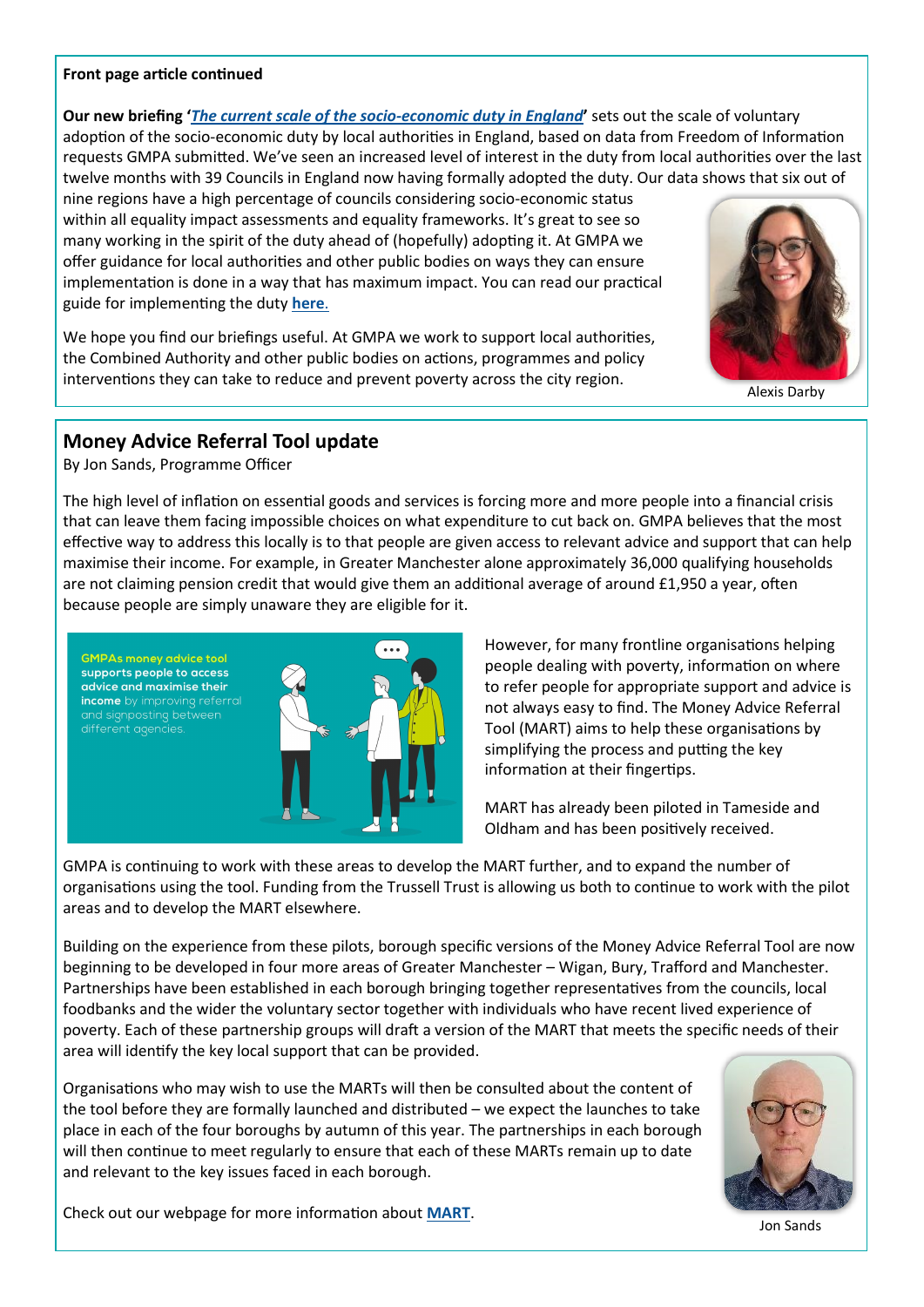#### **No Interest Loan Scheme**

By Sheenagh Young, CEO South Manchester Credit Union

# south manchester<br>Credit union

**[South Manchester Credit Union](https://www.smcreditunion.co.uk/)** has been running a proof of concept for the proposed No Interest Loan Scheme (NILS) which aims to provide access to affordable credit for people on low income in England.

Our community credit union was started 21 years ago by volunteers and today we have a staff team of 10 and a high street presence on Fog Lane, Burnage. Our membership now numbers 4,500 and our combined savings are totalling nearly £5m. We are building community wealth. We are rooted in this place; our senior leadership and staff all live here and the life chances of the people of South Manchester really matter to us.

We were chosen by **[Fair4AllFinance](https://fair4allfinance.org.uk/news/learning-from-our-no-interest-loan-scheme-proof-of-concept/)** to be the organisation to run the proof of concept for the No Interest Loan Scheme (NILS) in England which aims to test initial learnings ahead of a full pilot to be launched later this year. Fair4AllFinance has joined with **[Toynbee Hall](https://www.toynbeehall.org.uk/)** and **[Fair By Design](https://fairbydesign.com/)** to scope and deliver the pilot which is funded by HM Treasury (£3.8m) and JP Morgan Chase (£1.2m).

The scheme is the first of its kind in the UK and has drawn inspiration from research conducted by **[London Economics](https://londoneconomics.co.uk/blog/publication/feasibility-study-into-the-viability-of-establishing-a-no-interest-loans-scheme-nils-in-the-uk-march-2020/)**. NILS aims to benefit individuals and society by providing a safe line of affordable credit to people on a low income to clear financial hurdles such as rent deposit, up front nursery fees and household equipment. Removing the burden of interest can make a difference to the ability to repay.

But isn't it true that a loan from a credit union doesn't carry much interest anyway? To give an example, a £300 loan repaid at £10 per week, with interest at 42.6% APR on the reducing balance, results in an interest charge of £34. We know that there are times when this can seem daunting even though we consider it a fair rate. This is why we wanted to take part in an innovative solution that could sit well alongside our current service offering.

So here is what we have found out so far about how NILS works – we have called our product a Stepping Stone Loan.

- We knew this already but it is really tough out there right now and there is little safe help from organisations that listen and offer appropriate finance in a dignified way.
- Stepping Stone Loan applicants have a range of unique circumstances including living with disabilities, caring responsibilities, recovering from relationship breakdown and domestic violence, returning to work, homeless, bereaved and longing to fund a decent funeral for a loved one. Our very first applicant, Lisa, has shared her story on **[our website](https://www.smcreditunion.co.uk/the-final-journey/)**.
- 87% of applicants have poor or very poor credit scores which means it is exceptionally challenging for them to access credit they can afford to repay. People can get trapped in this cycle of exclusion.
- Listening to a person's needs and coming alongside to coach through financial squeezes is empowering and can kickstart a new confidence with money. Paying no interest is a boost.
- The scheme works well to widen the gateway to credit union membership and has allowed us to approve a further third of first time loan applicants who might have otherwise been declined. This gives them an opportunity to engage with us, to start a savings habit and to build the financial resilience we know comes from belonging to a credit union.
- The product has potential for partnership working with social housing providers, employers and other local stakeholders.



If you are not already switched on to credit unions this is a great time to get informed and you are lucky that we have a well developed consortium here in GM known as **[SoundPound](https://soundpound.co.uk/%20)**

- On a low income? join your local credit union, save and borrow if you need to
- Finances doing  $ok?$  join, save and borrow if you need to borrowing from us gets you great rates and service and you will get the satisfaction of knowing we will use all of our income to offer the inclusive financial services which are sorely needed
- Don't want to join in yet? find out more about how it works
- In a position to refer?  $-$  consider signposting to us
- Advocate? get involved and shout about us.

Sheenagh Young